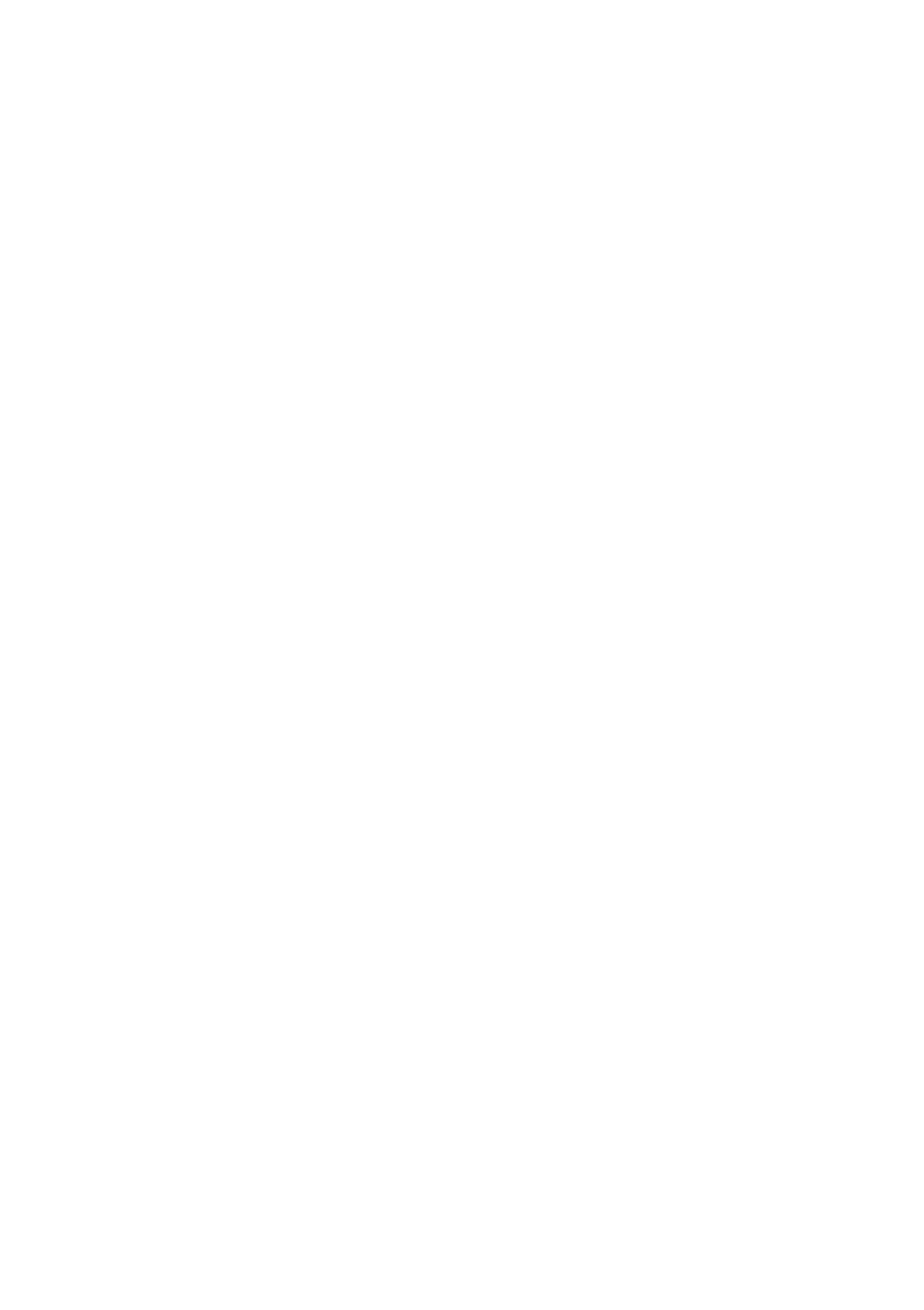| <b>INTRODUCTION</b>                      | $\overline{2}$ |
|------------------------------------------|----------------|
| <b>INSTALLING THE DISPLAY</b>            | 2              |
| <b>INSTALLING THE TRANSDUCER</b>         | 3              |
| NOTES ON ELECTRICAL INTERFERENCE         | 5              |
| <b>GETTING STARTED</b>                   | 5              |
| <b>OPERATIONAL CONTROLS</b>              | $\overline{7}$ |
| <b>BACKLIGHT SETTING</b>                 | 7              |
| <b>CHANGING DEPTH ALARM SETTINGS</b>     | 9              |
| <b>ACTIVATING DEPTH ALARMS</b>           | 10             |
| <b>CHANGING THE GAIN DELAY SETTING</b>   | 11             |
| <b>ENGINEERING MODE</b>                  | 11             |
| SWITCHING BETWEEN FEET AND METRES        | 12             |
| <b>CHANGING THE KEEL OFFSET</b>          | 13             |
| CHANGING BETWEEN KEEL AND SURFACE OFFSET | 13             |
| <b>CHANGING THE DISPLAY UPDATE RATE</b>  | 14             |
| <b>DISPLAY AVERAGED READINGS</b>         | 15             |
| RETURNING TO NORMAL ECHOSOUNDING         | 16             |
| <b>REMOTE REPEATER FACILITY</b>          | 16             |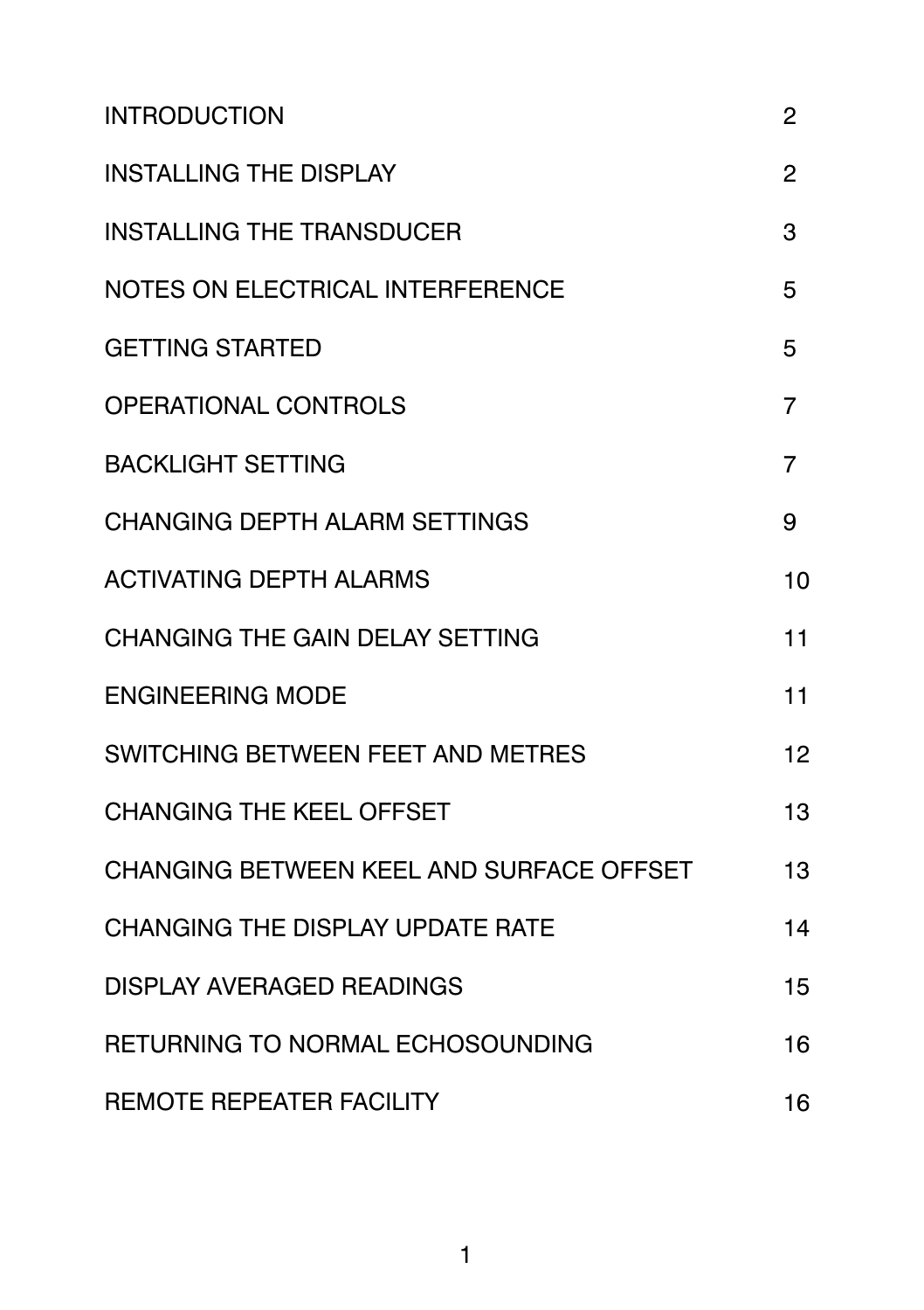## **INTRODUCTION**

The Clipper Echosounder is supplied complete with display unit, transducer and alarm. It is intended for 12V ship's supply operation although, because of its lower power consumption, it can be run from an external dry battery.

### **INSTALLING THE DISPLAY**

Select a convenient position for the display on a panel or bulkhead.

The site must be flat and the cavity behind the panel must remain dry at all times. (The cable entry is deliberately not sealed to ensure adequate ventilation. This prevents misting of the display).

Cut a hole in the panel 87mm wide and 67mm deep. Bring the wiring through the hole in the panel and connect the black wire to negative and red to positive. (See Figure 1). It is wise to use a fused supply to provide protection should a fault occur. The current consumption is very small, so a 1/4 Amp fuse is more than adequate.

The red wire of the alarm bleeper is also connected to the positive supply, as shown on Figure 1. The black wire of the alarm bleeper connects to the green wire from the display unit. The alarm bleeper is not watertight and must be mounted in a protected position.



*Figure 1 - Echosounder and Alarm Bleeper Connections*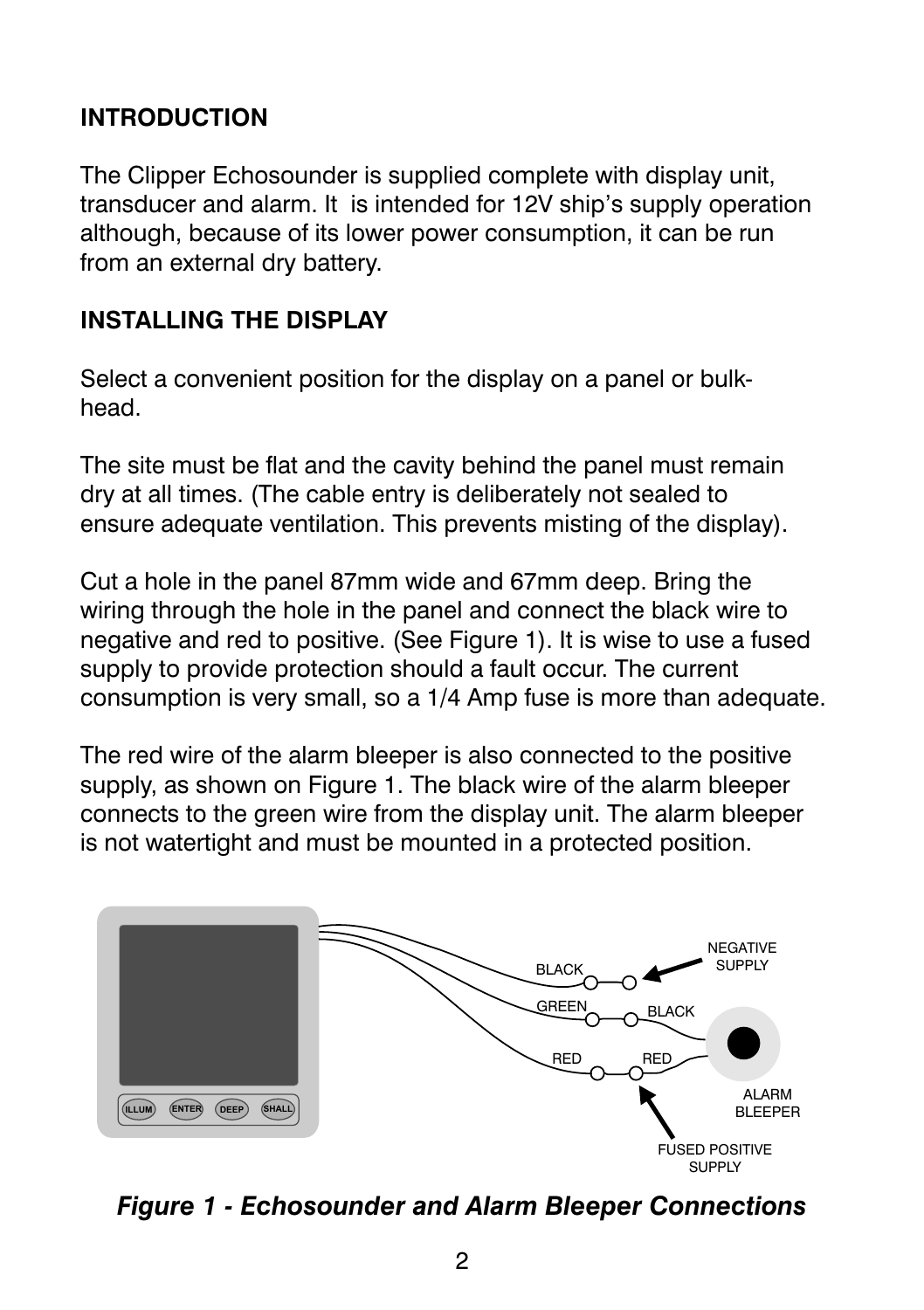Unscrew and remove the two wing nuts from the rear of the instrument and remove the stainless steel clamping bracket. Fit the O-ring seal into the groove in the panel mounting face of the instrument. Ensure that is correctly lying in its groove before fitting the instrument to the panel, which provides the watertight seal for the display.

Fit the instrument into the panel, fit the stainless clamp over the studs, fit and tighten the two wing nuts finger tight only.

It is important that the O-ring rubber seal makes good contact with the panel to prevent water getting behind the unit and entering the cavity behind the panel.

It is good practice to run the cables vertically downwards from the unit, even if they later have to rise to connect to the vessel's supplies. Doing so prevents any water that might get onto the cables from running back along the cables and into the unit.

#### **INSTALLING THE TRANSDUCER**

The transducer can be mounted in one of three ways:

- (i) The transducer face can be bonded directly to the inside of the hull. (Some energy is lost to the hull but the loss in performance is, for most G.R.P. hulls, hardly noticeable).
- (ii) A through hull mount is available from your dealer.
- (iii) The transducer can be positioned inside a G.R.P. Hull by means of an In Hull Transducer Kit.

The latter method of installation offers the advantage that the transducer can easily be removed for examination or installation elsewhere. It should be mentioned however, that although the accuracy will in no way be affected by installing the transducer inside the hull, the maximum range sensitivity may be reduced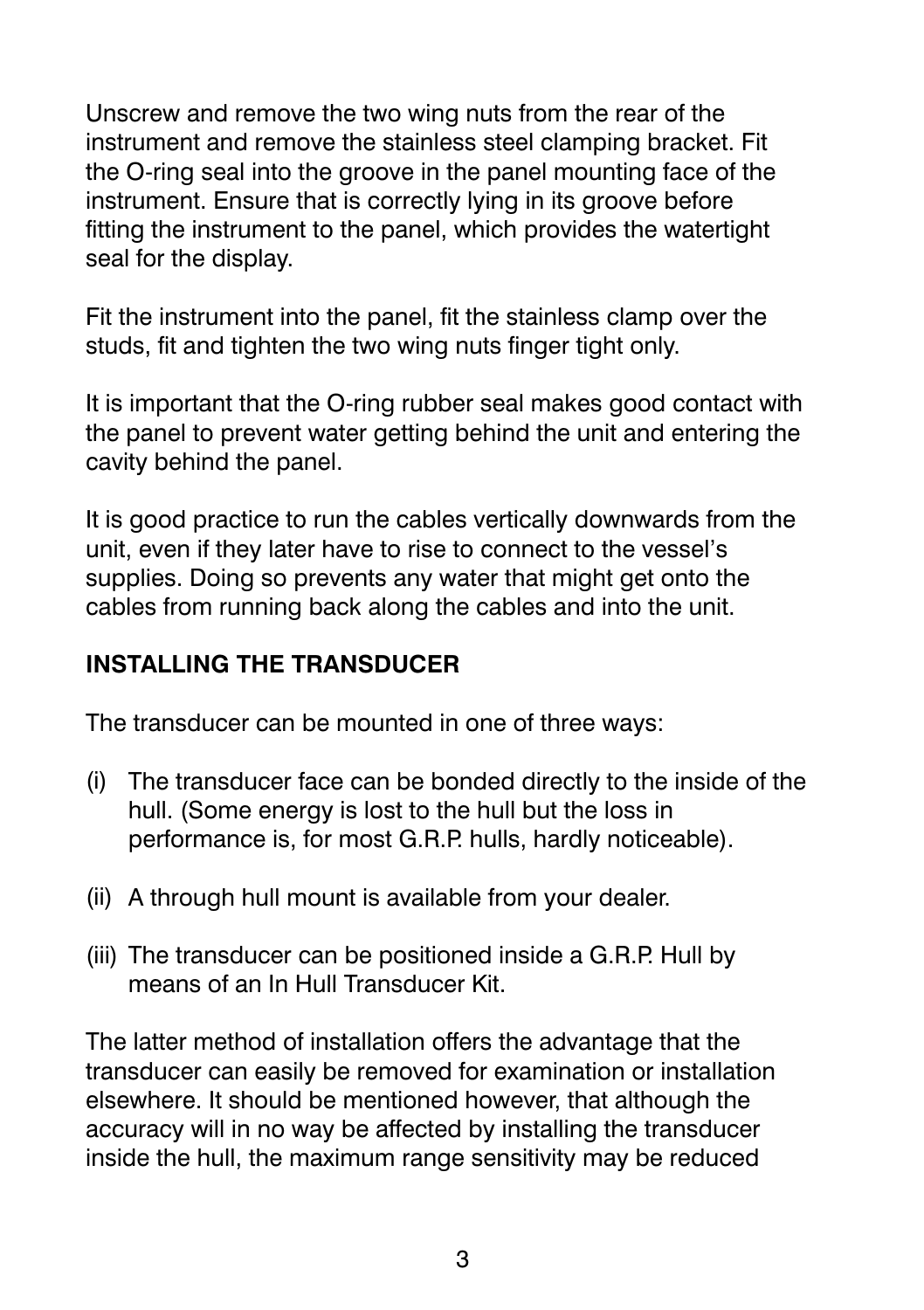depending on the thickness and quality of the glass fibre. The in Hull Kit is available direct from NASA Marine or your local chandler.

Whichever method is selected, the best location still has to be found.

Select a position below the water level where the transducer will point substantially vertically downwards towards the seabed, and where the transducer and its cable (do NOT shorten the transducer cable) will be well clear of equipment which might be a source of interference. Such sources might include the engine ignition and starting systems, alternators and dynamos, electric pumps, etc. This position should also be well clear of large masses of bubbles or cavitation near propellers or sudden changes in hull profile which could disrupt the signal.

To test the suitability of the location when the vessel is in the water at a reasonable depth, press a little sticky chewing gum on the surface of the transducer and stick it down to the inside of the hull (it may be necessary to remove dirt and oily residue first). The unit can then be tested over a range of speeds and depths. If the location is satisfactory, the chewing gum must be removed and the transducer permanently mounted using one of the methods described previously. (Note: do NOT shorten the transducer cable).

It is important that the face of the transducer is thoroughly bonded down to the hull. A single air bubble will cause a considerable loss in performance.

The transducer and the place of mounting must be kept entirely free of any antifouling compound as this can also effect the performance of the unit.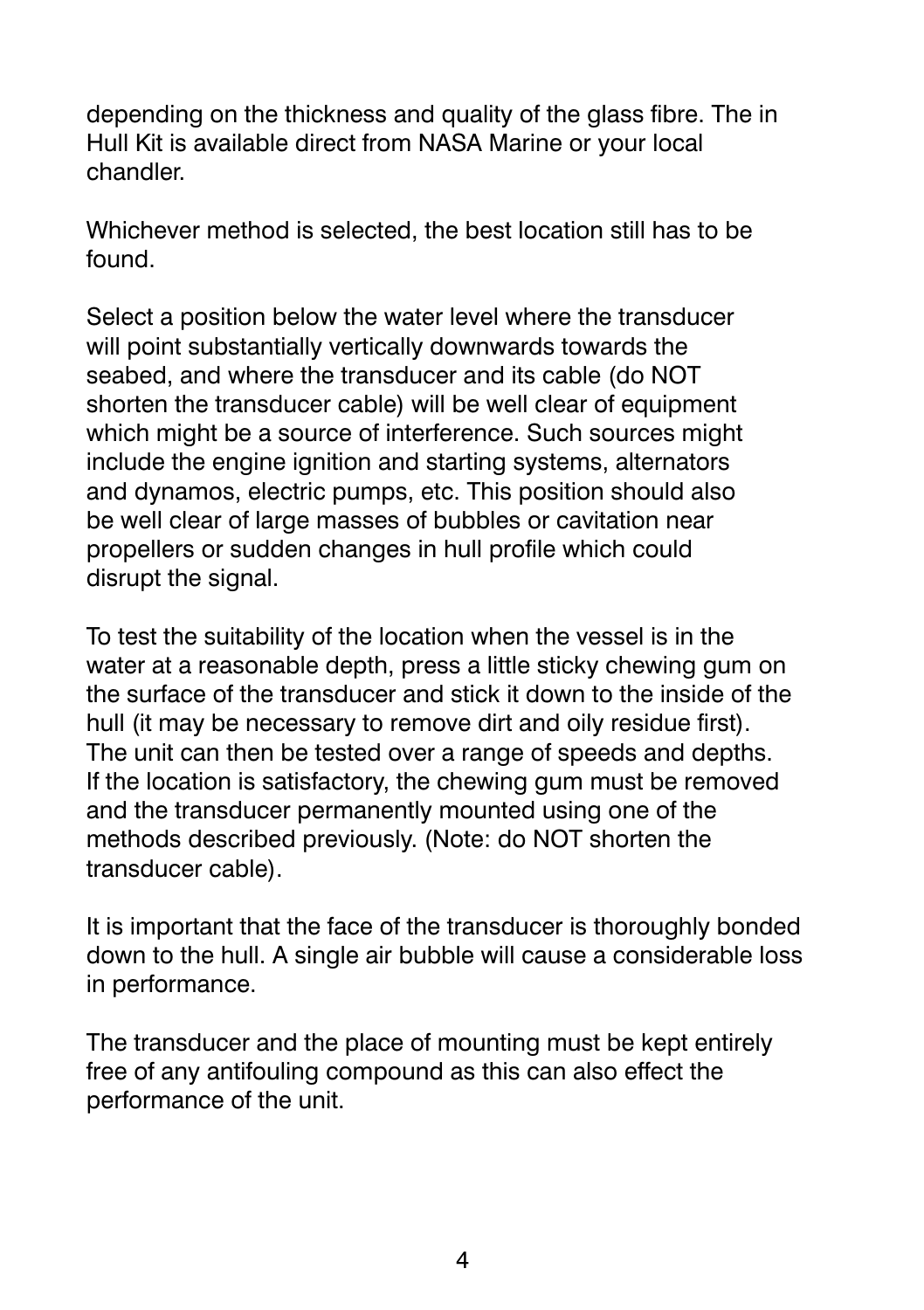## **NOTES ON ELECTRICAL INTERFERENCE**

External electrical interference is characterised by persistent, random numbers on the display which obscure the true depth reading on the depth sounder.

This is cause by large amplitude voltage "spikes" generally associated with the engine's alternator and/or ignition system which has not been properly suppressed. These "spikes" may find their way into the sensitive amplifier section of the depth sounder in two ways:

- (a) Through the craft's common power supply or
- (b) Through direct radiation from the source of interference.

To reduce the possibility of induced interference from the engine's generator and/or ignition system, choose a position as far away from the engine as possible and run the cable from the transducer as far as practicable from the engine. Do NOT cut the transducer cable, but stow excess away from any possible source of electrical interference.

### **GETTING STARTED**

When the Clipper Echo sounder is first turned on, it automatically performs a number of self-test processes, and after a brief delay switches on the backlight illumination at the factory pre-set level. It then displays a symbol representing the keel offset (which is pre-set in the factory to zero, as shown on Figure 2) for about one second.

Under normal circumstances, the display then almost immediately shows the word DEPTH, and the depth below the transducer, as shown on Figure 3. However, if the transducer has not been connected, or no echoes are received for any other reason, the word DEPTH is not displayed and the unit waits for another five seconds before showing "out". If that happens, check the connections to the transducer, and that it has been correctly installed.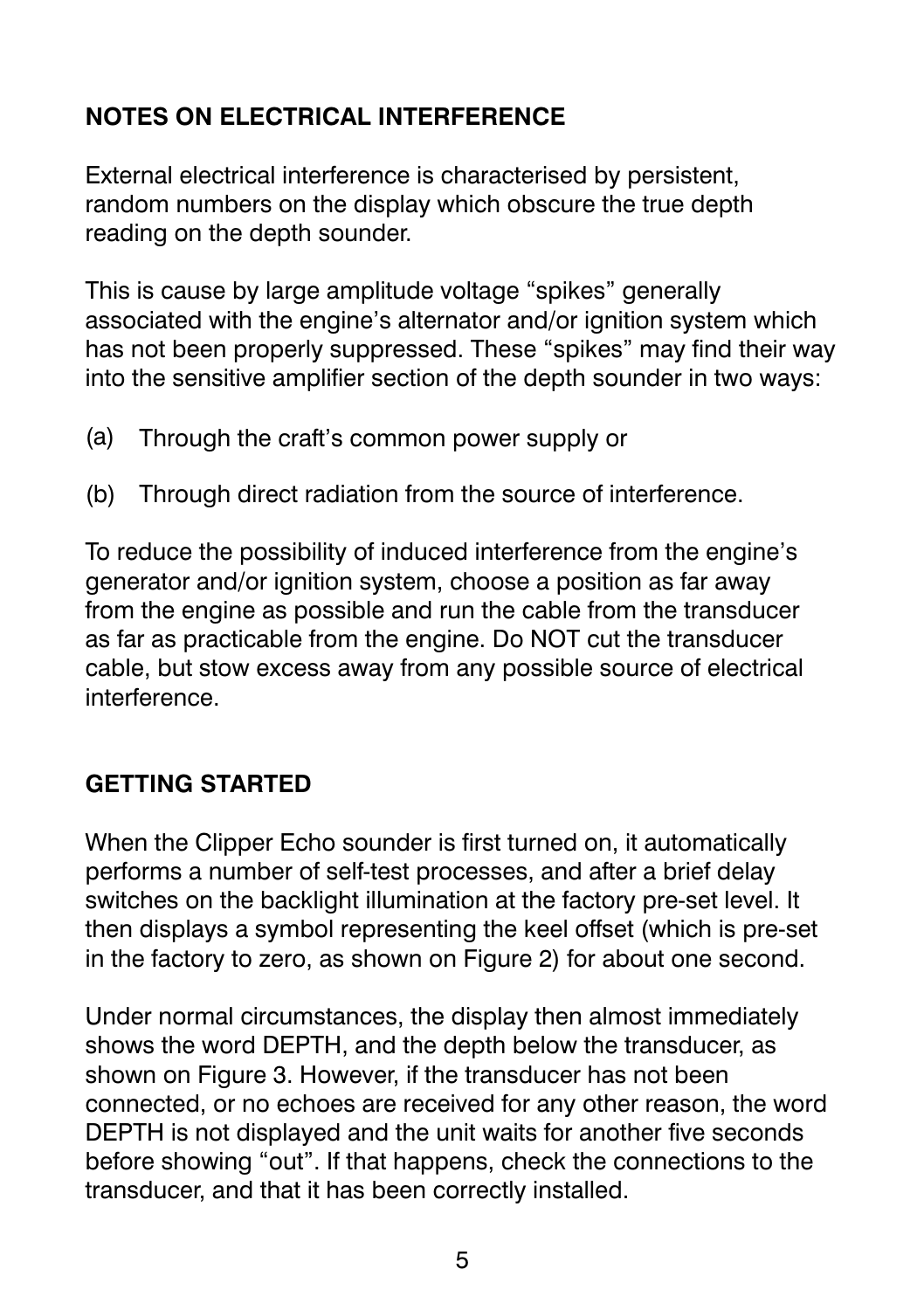

*Figure 2 - Power-Up Display*



*Figure 3 - Normal Operating Display*

When the unit is working normally as shown on Figure 3, it shows the word DEPTH, and the depth beneath the transducer in feet or in metres. The display is updated about twice a second to reduce the variability of the display when there are bubbles, turbulence, or outboard motor noise. Any such sources of interference can affect steady readings on the display.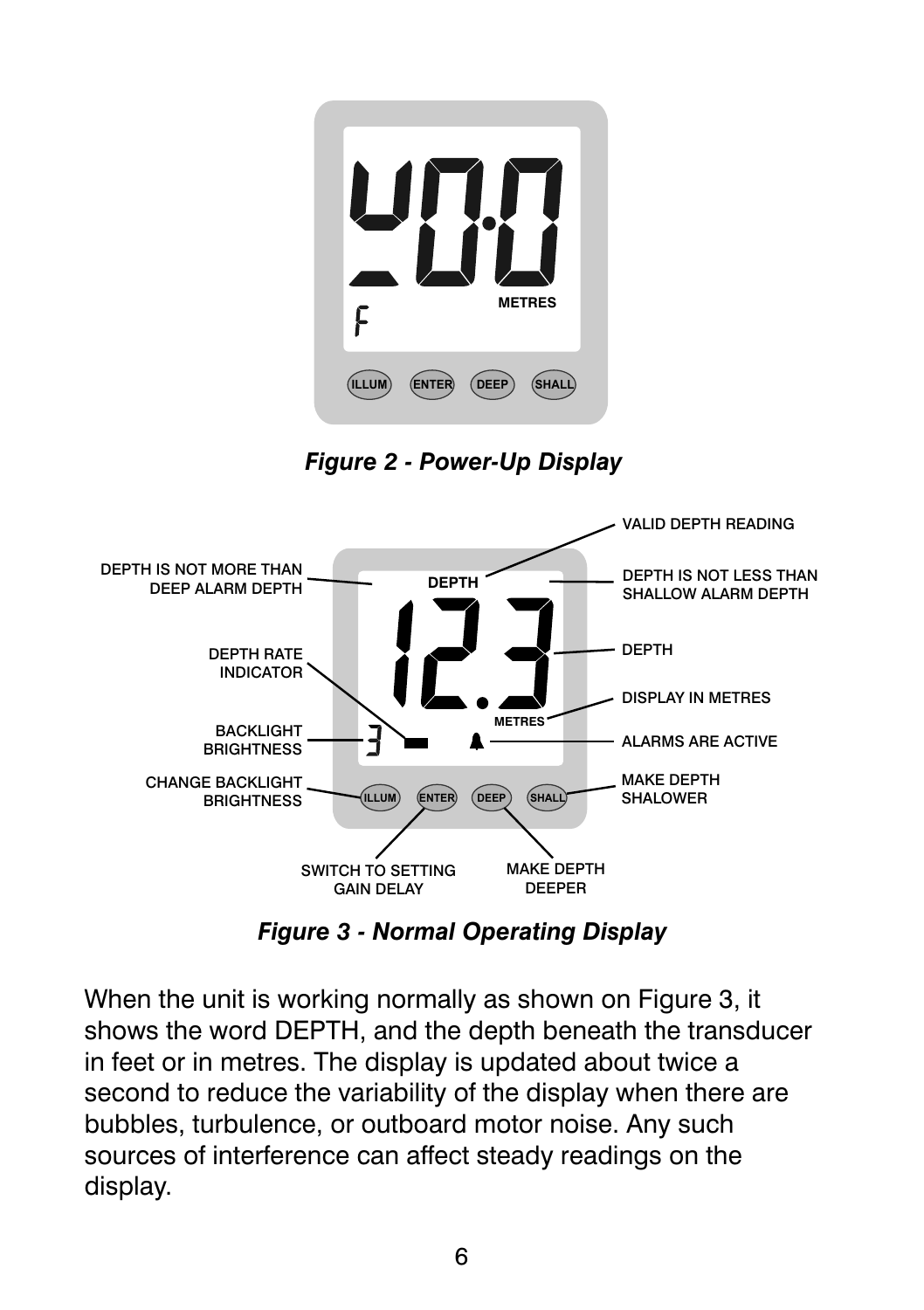The depth rate indicators (to the right of the backlight brightness digit, see Figure 3) are used to assist in interpretation of the bottom profile as the vessel moves over it, or to indicate the effects of tide and swell. The display of the depth rate is derived from averaged measurements of depth. When the depth measurement is steady (the depth is constant), only the middle bar is lit, as shown on Figure 3. If the depth is increasing, the right arrow-head is lit instead. Likewise, if the depth is decreasing (it is becoming shallower) only the left arrow-head is lit.

The depth rate indicators work on an averaging time of several seconds, and so, when the unit is first turned on, the right arrow is lit to indicate that the unit's estimate of the depth is increasing from its initial value of zero. When the average value has stabilised, the middle bar lights instead. Whenever the rate at which the depth is changing is less than about 60 feet per minute (20 metres per minute), the central bar is lit. When the rate is higher either the left or right arrow-head is lit.

The depth rate indications are the only displays which cannot be changed by the user to match the operating requirements. The Clipper Echo sounder has a number of facilities which can be changed during normal operation to change the settings of the backlighting, to alter the depth where swept gain begins, to change the settings of the depth alarms, and to switch depth alarms on or off. All these facilities are described below.

### **OPERATIONAL CONTROLS**

#### **BACKLIGHT SETTING**

Backlighting is provided to allow the unit to be seen at night. The backlight area is restricted in the top corners of the display to concentrate the lighting in the areas of interest. The brightness of the backlighting is adjusted by pressing the ILLUM button at any time during normal echo-sounding operation. Each press of the button increases the brightness by one in the range 0 to 7, shown by the backlight indicator in the bottom left of the display (see Figure 4).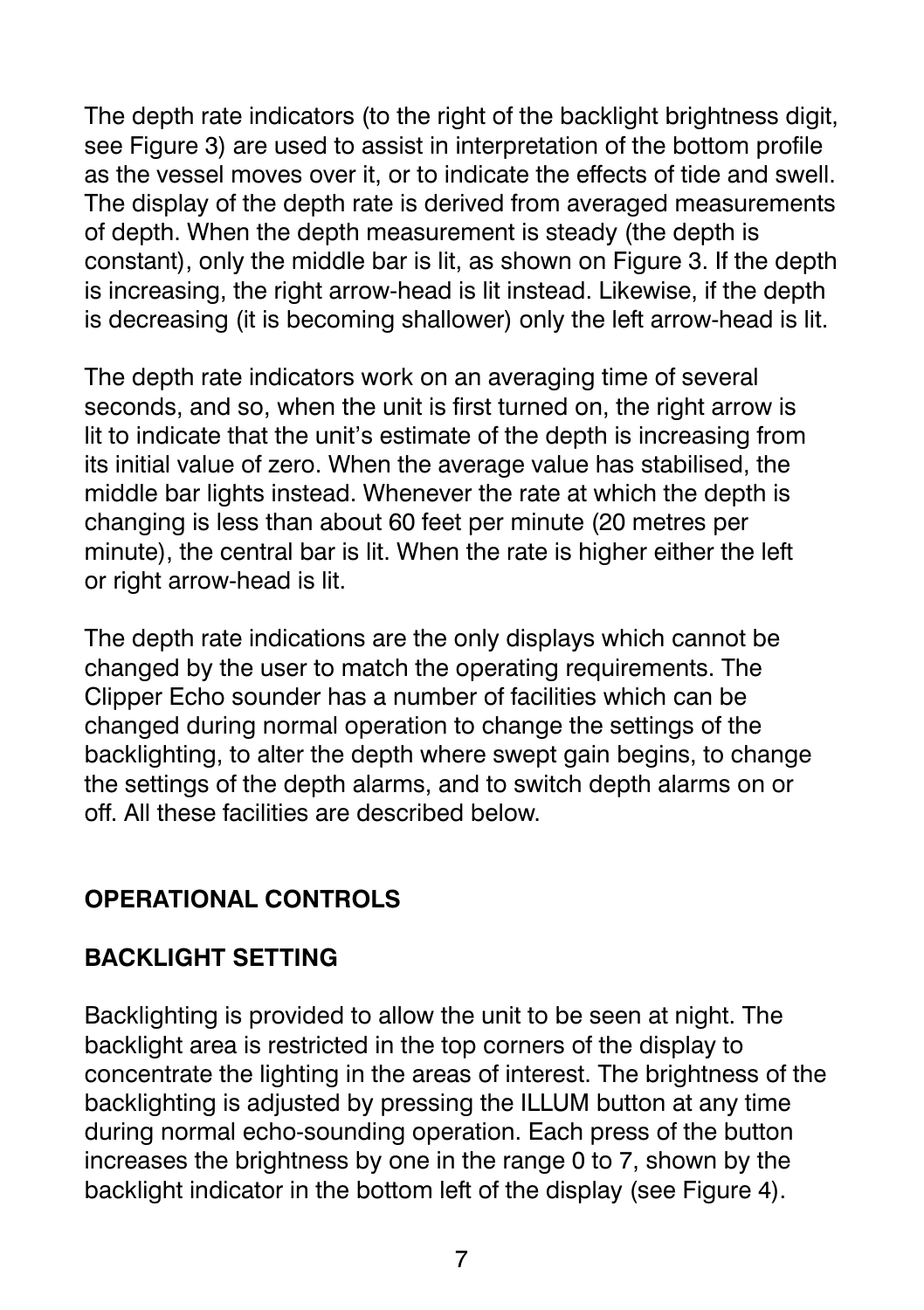

*Figure 4 - Backlight Setting*

A setting of zero switches the backlighting off, and a setting of 7 is full on. A setting of 7 is succeeded by a setting of zero, and then on again to 1, 2, 3, etc. In common with all the other settings in the unit, the backlight setting is stored even when the unit is switched off, so that it returns to the chosen setting again whenever the unit is switched on.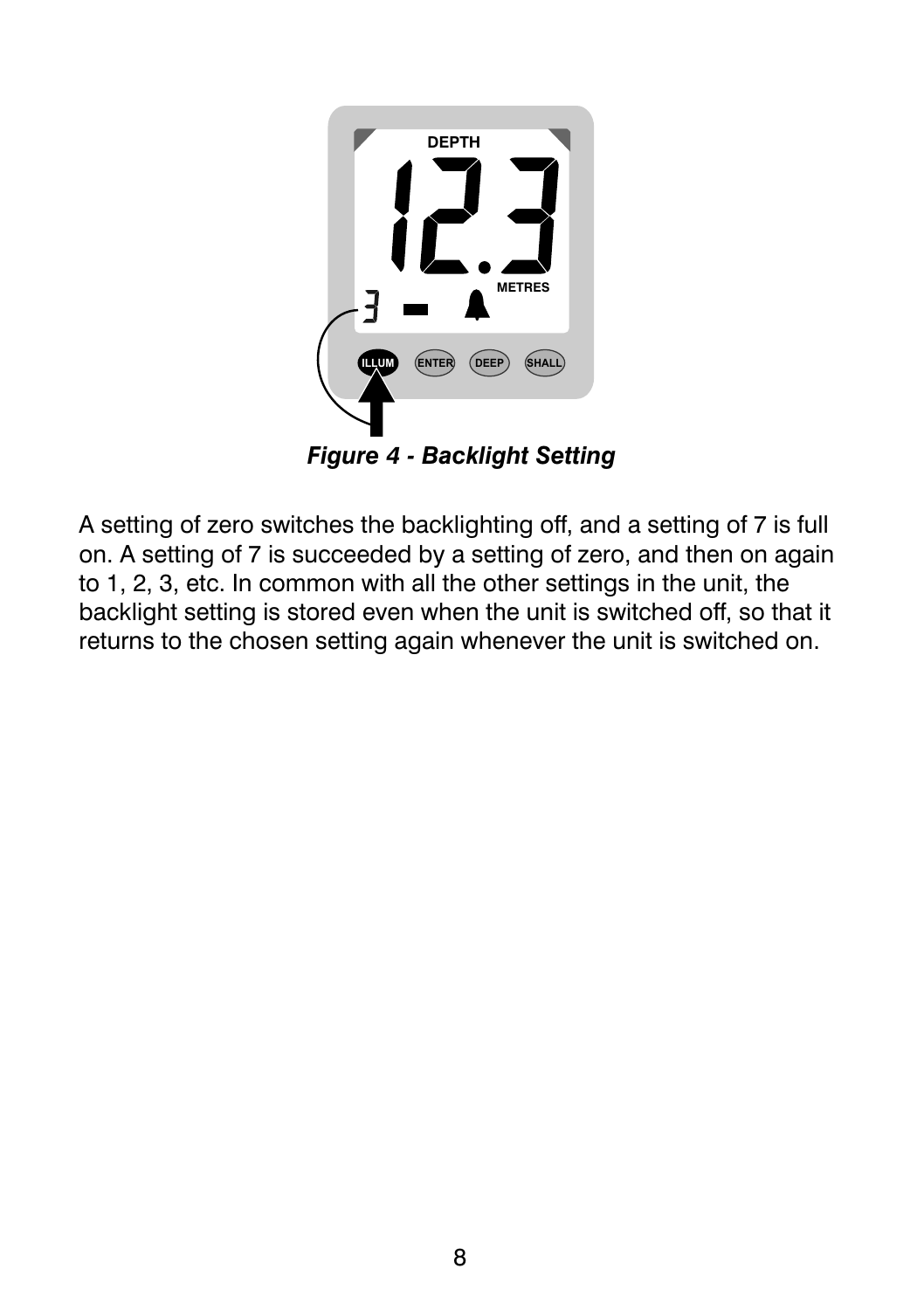# **CHANGING DEPTH ALARM SETTINGS**

At any time during normal operation of the unit, it is a simple matter to set an alarm for too shallow and another alarm for too deep. To set up the deep alarm depth (below which an alarm will sound), press the DEEP button to show the present deep alarm setting. The display shows the word DEEP, and the present deep alarm depth. The factory pre-set deep alarm setting is 50 metres. Press the DEEP button to make the deep alarm depth deeper, and the SHALL button to make the deep alarm depth shallower.



*Figure 6 - Selecting Deep or Shallow Alarm Setting*

If the SHALL button is pressed steadily, the setting reduces continually in 1.5 foot or 0.5 metre steps. If the DEEP button is pressed steadily, the setting increases in 1.5 foot or 0.5 metre steps. The step size depends on whether the unit is set to measure feet or metres.

If the deep alarm depth setting reaches 99.5m, or attempts to pass the shallow alarm setting, it stops changing. When the desired alarm depth is set, press ENTER to store the deep alarm depth setting. The display returns to measuring depth.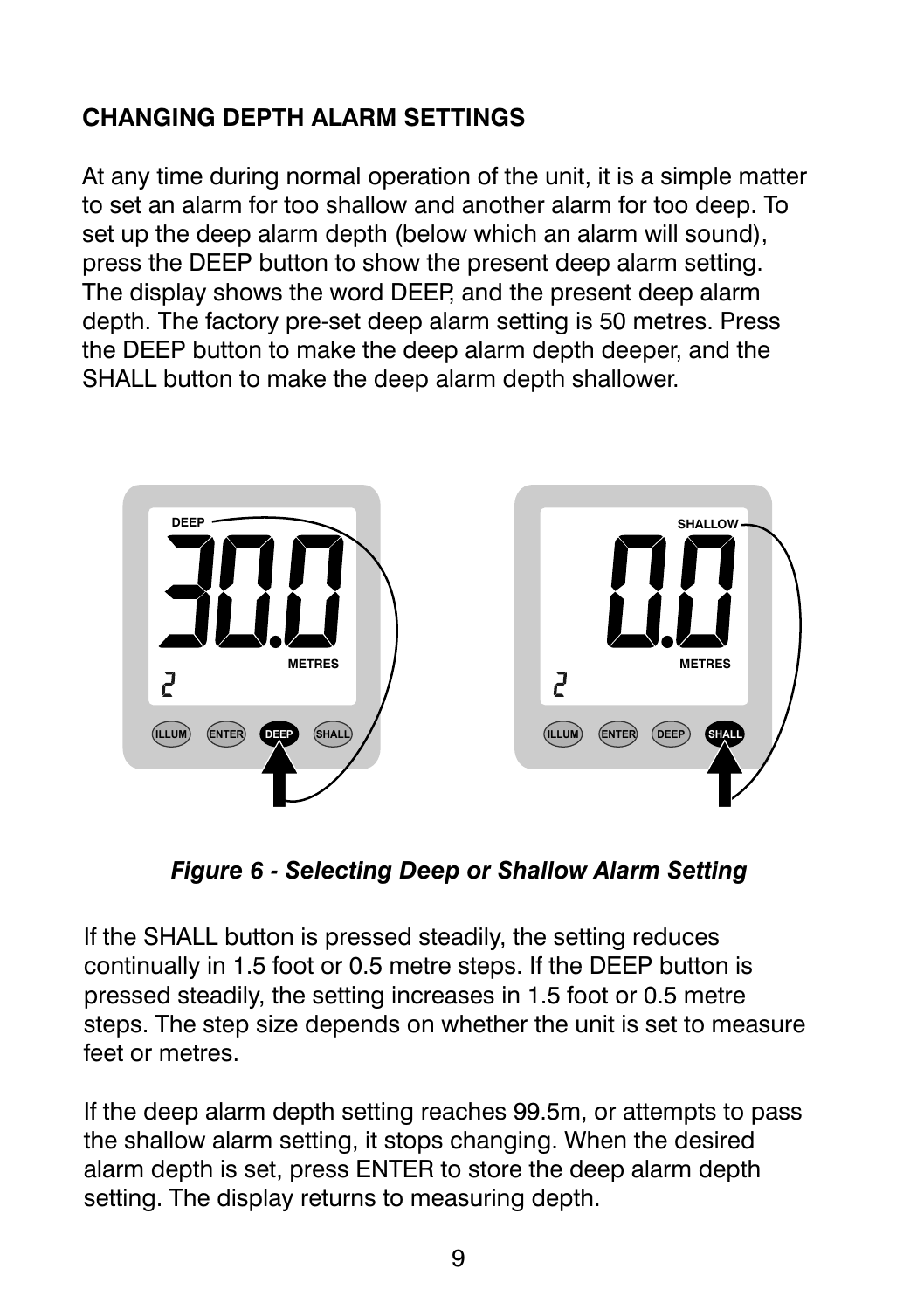In the same way, pressing the SHALL button during echo-sounding switches to setting the shallow alarm depth. The word SHALLOW is shown, and the shallow alarm setting depth is displayed. The factory pre-set shallow alarm depth is zero. Pressing the DEEP button makes the alarm depth setting deeper, and pressing the SHALL button makes the setting shallower. If an attempt is made to increase the shallow setting below the deep alarm setting, or to reduce it to less than zero, the settings no longer change. Press ENTER to store the shallow alarm depth setting, whereupon the display returns to measuring depth.

### **ACTIVATING DEPTH ALARMS**

At any time, the deep and shallow alarms may be activated or de-activated together at the set levels by pressing the DEEP and SHALL buttons together, as shown on Figure 7. When alarms are active, a bell symbol is displayed, but is absent when alarms are de-activated. Whenever the measured (and averaged) depth is at, or shallower than, the shallow alarm setting, the alarm sounds, and the word SHALLOW is shown. Whenever the measured (and averaged) depth is at, or deeper than, the deep alarm setting, the alarm sounds, and the word DEEP is shown.



*Figure 7 - Activating and de-Activating the Alarms*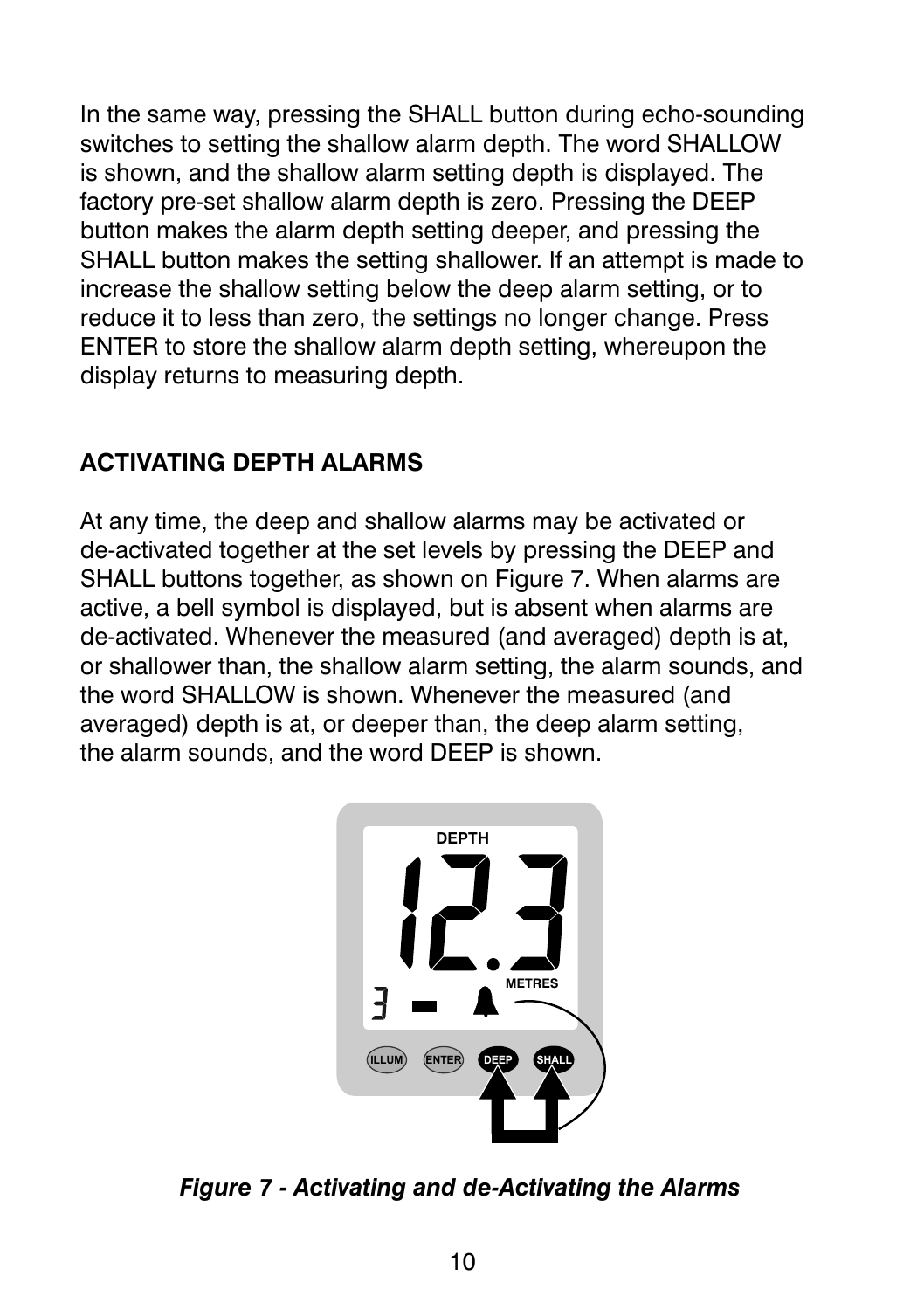The alarm can be stopped either by moving the vessel so the depth is between the settings, by altering the alarm settings themselves, or by de-activating alarms by pressing DEEP and SHALL together again. Each press of DEEP and SHALL together switches the alarm on and off.

## **CHANGING THE GAIN DELAY SETTING**

The Clipper Echosounder measures the depth beneath the transducer by timing the delay between the transmitted ultrasonic pulse (the "ping") and its returning echo from the bottom. The echo from nearby objects is much stronger than from more distant objects, and so the Clipper Echosounder has swept receiver gain sensitivity so that weaker (more distant) echoes are detected as reliably as those from short range. However, reflections from nearby turbulence or bubbles may sometimes be confused with those from the bottom. To prevent nearby reflections from being misinterpreted, sweeping the gain can be delayed until a pre-set depth is reached. The delay is called the sensitivity threshold, and can be viewed at any time during normal operation by pressing the ENTER button. Pressing ENTER again returns to normal echosounding.

The sensitivity threshold can be changed if required to minimise false detections at short range. The factory pre-set sensitivity threshold is zero, but it can be increased in 0.1m (0.5ft.) Steps, depending on the configuration of the unit, up to a maximum of 5m (16.5ft.) Press ENTER to enable sensitivity threshold changes. The DEEP and SHALL buttons then make the sensitivity threshold deeper and shallower respectively within the available range. Pressing ENTER again to return to normal echo-sounding also stores the revised sensitivity threshold in memory, so the unit always operates with the new setting.

### **ENGINEERING MODE**

The Clipper Echosounder can be changed to operate in several different ways to suit differing users' requirements. To enable engineering mode: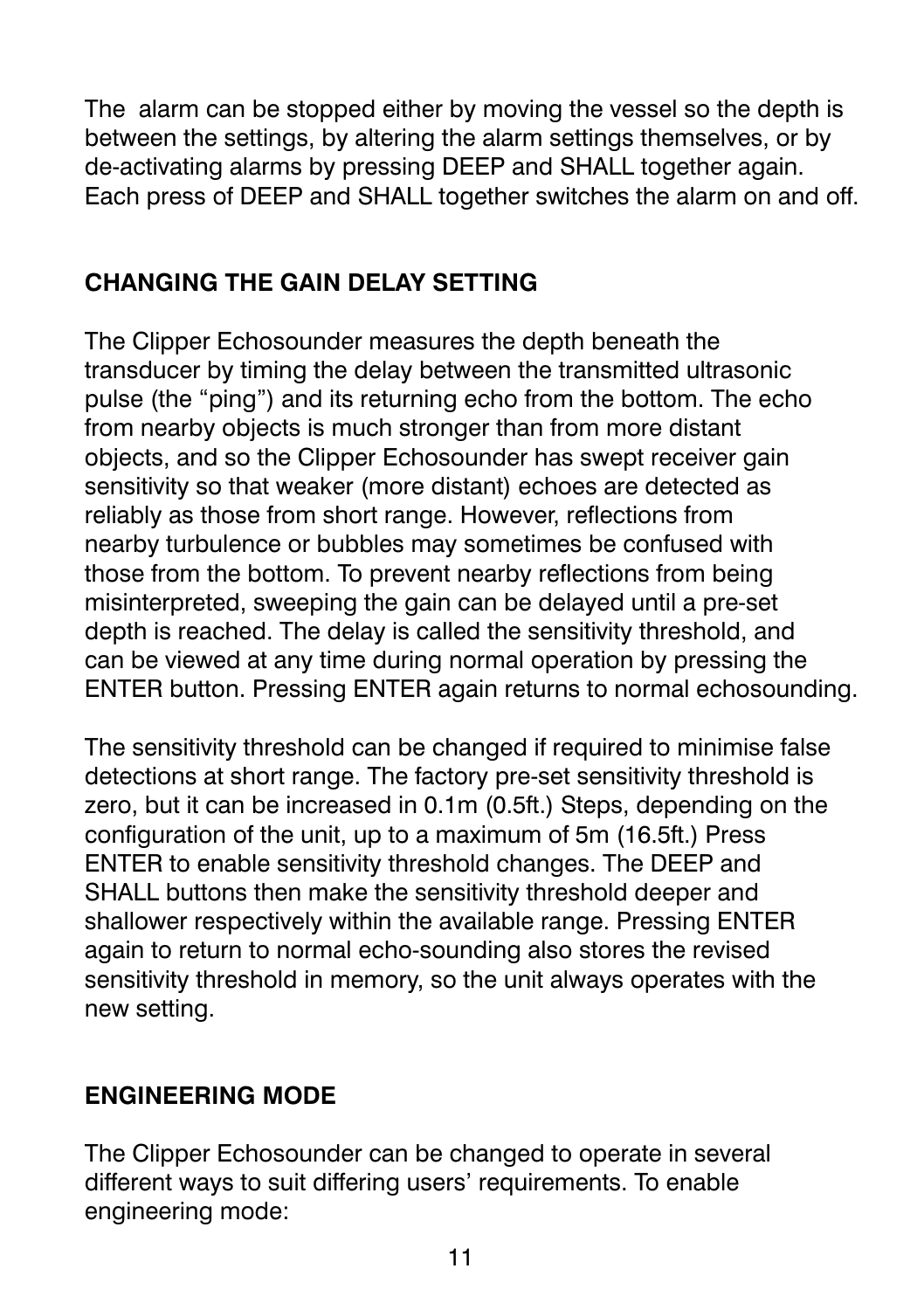Turn power off to instrument. With power off, press and hold the ILLUM key, keep the key pressed whilst power is turned on. Once the power up display of the keel offset appears release the ILLUM key. The unit is now in engineering mode ready for any configuration changes. When the changes are complete press the ILLUM key to return to normal echo sounding mode.

## **SWITCHING BETWEEN FEET AND METRES**

*(Enable engineering mode, see page 11)*

Press ENTER to switch the unit's operation between displaying feet and metres. The chosen setting is displayed at the bottom right of the window. The setting is stored for all subsequent use, and can be switched back again if desired.



*Figure 8 - Switching Between Metres and Feet*

The operating mode - feet or metres - affects all measurements in the system, including alarm depths, keel offsets, and sensitivity threshold settings, all of which are set up in the chosen units. So, for example, if a keel offset is already entered, it will be seen to change between the same depth in feet or metres dependent on the choice of feet or metres. Press the ILLUM key to return to normal echo sounding mode.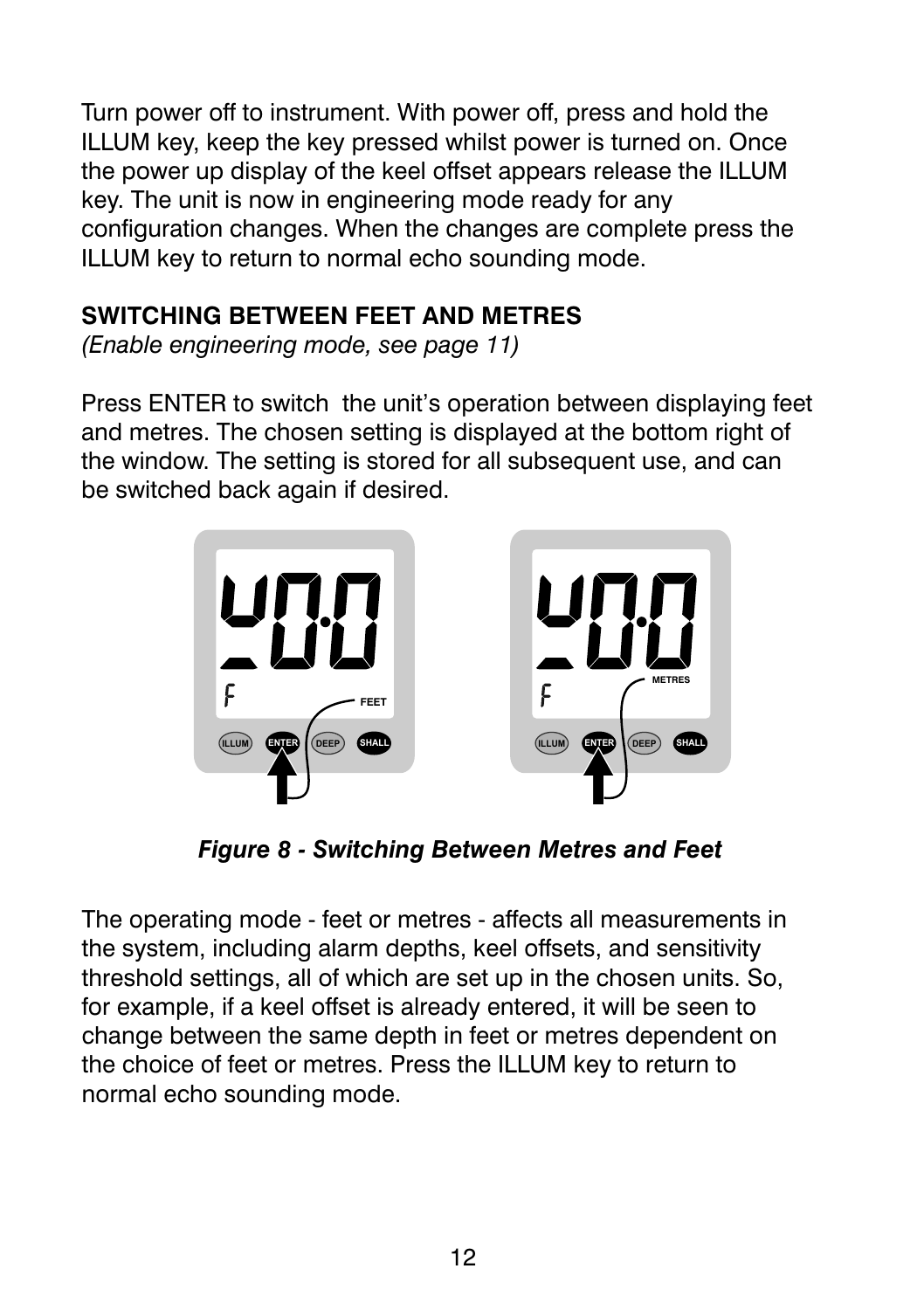## **CHANGING THE KEEL OFFSET**

*(Enable engineering mode, see page 11)*

The keel offset represents the distance between the transducer itself and the bottom of the keel. When a keel offset is stored, all measurements (including alarms) are shown as if measured from the bottom of the keel instead of the transducer. If, for example, the bottom of the keel is 0.4metres below the depth of the transducer in the hull, setting the offset to 0.4m will ensure that the readings displayed show the depth below the keel instead of from the transducer.

The DEEP and SHALL buttons are used separately to adjust the keel offset value in the range 0 to 2.5m (8.3ft.), In steps of 0.1m (0.5ft.). No repeat is embodied on the keys because of the small range of adjustment. Pressing DEEP increases the keel offset depth, and pressing SHALL reduces the keel offset depth. Press the ILLUM key to return to normal echo sounding mode.

#### **CHANGING BETWEEN KEEL AND SURFACE OFFSET**

*(Enable engineering mode, see page 11)*

It is sometimes preferable to measure the depth from the surface instead of the transducer or keel. If, for example, the transducer is 0.3m below the surface, setting a surface offset of 0.3m will ensure that the readings displayed show the depth below the surface instead of from the transducer itself. Pressing the ENTER and DEEP buttons together switches between the keel depth and surface depth measurement modes, as shown on Figure 9.



*Figure 9 - Switching Between Surface and Keel Depth.*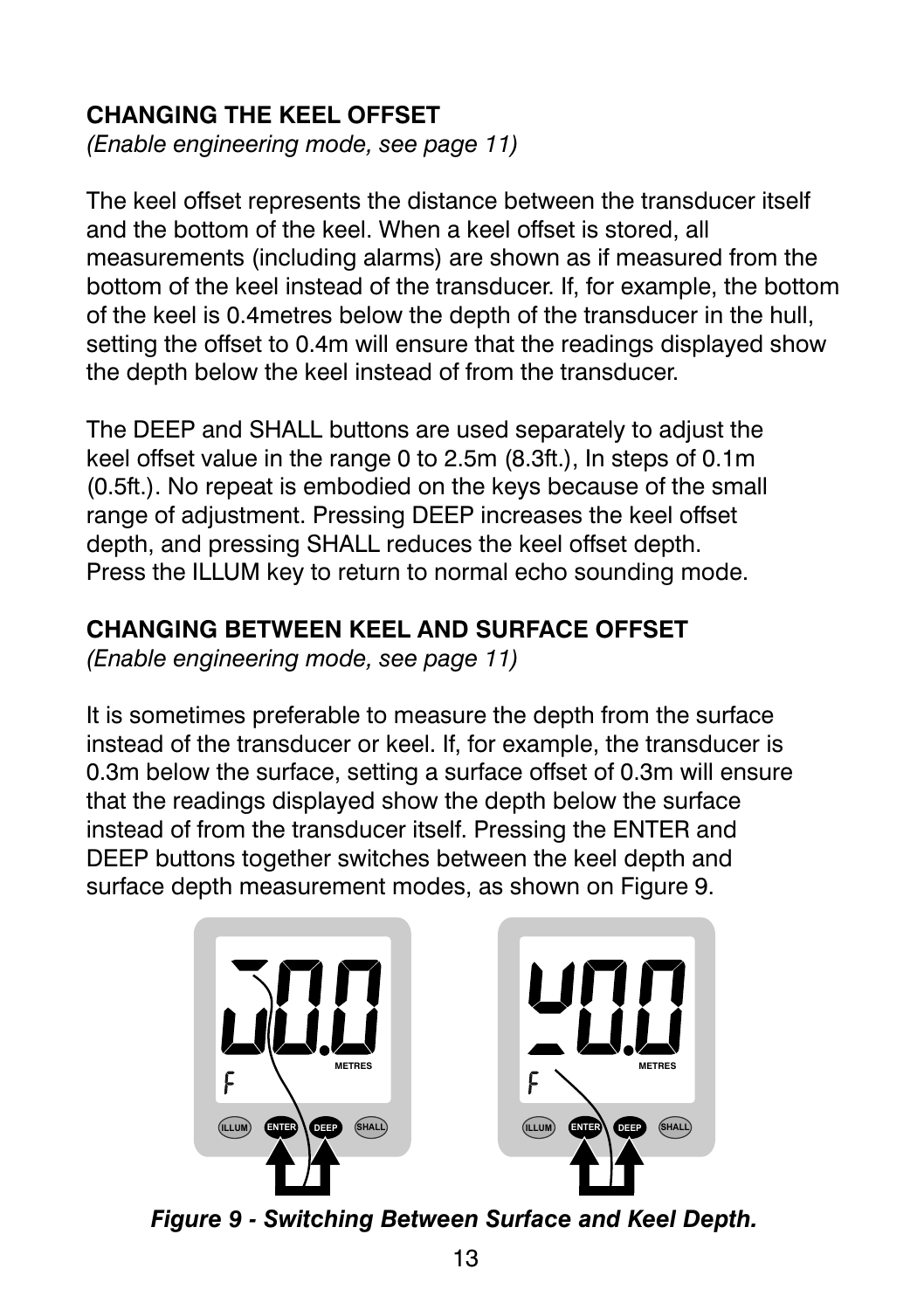Pressing them together again switches the setting back again. The bar represents the position in relation to the hull-mounted transducer (represented by the "U") from where the measurements are made. Whichever mode is chosen, all measurements, including alarms, use the same reference point - that is, the surface or the bottom of the keel - depending on the setting chosen. Press the ILLUM key to return to normal echo sounding mode.

# **CHANGING THE DISPLAY UPDATE RATE**

*(Enable engineering mode, see page 11)*

The Clipper Echosounder sends ultrasonic "pings" at a rate of about seven per second. The rate of pinging is limited by the maximum depth capability of the unit (100m). A new measurement of depth is thus available within the unit seven times a second. In turbulent conditions, or in the presence of high levels of noise such as outboard motors, there can be rapid variations in the measured depth. These rapid changes can be confusing if they are displayed, and so the unit can be adjusted to have a display update rate which is slower than the ultrasonic ping rate.

The update rate can be set to change on every ping (reading 1), every second ping (2), every third ping (3), and so on up to every seventh ping (7). If set to update every seventh ping, the display update rate is about once per second. The factory pre-set update rate is every third ping, which updates the display approximately twice a second.



*Figure 10 - Changing the Display Update Rate*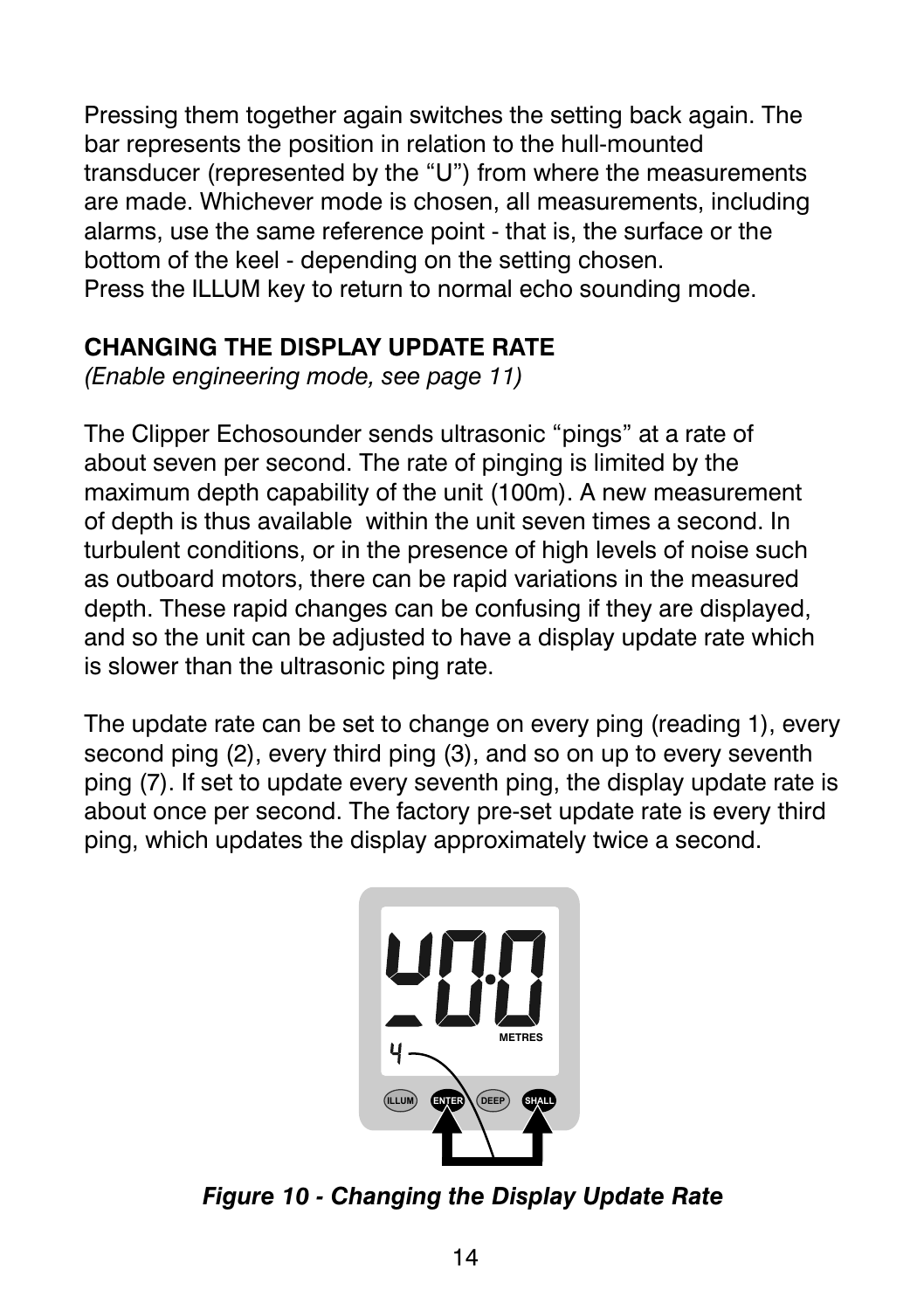Press ENTER and SHALL together to increase the update rate by one, as shown on Figure 10. The resulting setting is shown on the digit in the left-hand bottom corner, and changes successively from the factory pre-set value of 3 to 4, then to 5, to 6, to 7, and then on to 1, 2, etc. For every successive press of ENTER and SHALL together. The last setting chosen is stored.

Press the ILLUM key to return to normal echo sounding mode.

## **DISPLAYING AVERAGED READINGS**

*(Enable engineering mode, see page 11)*

The unit averages the depth readings it makes seven times a second with an averaging time of about two seconds. The averaged values reduce the effect of swell and turbulence on the readings, but the accuracy of readings is not compromised. The averaged, rather than the instantaneous, values are used internally by the unit to trigger the alarms. Using the slow-moving averaged values prevents triggering false depth alarms if interference is present, by ensuring that the alarm depth has been consistently crossed before the alarm is sounded. *(Enable engineering mode, see page 11)*

The factory pre-set display mode is Fast (F), which shows depths as they are received twice a second. Press DEEP and SHALL together to switch between Fast (F) and Averaged (A) depth display. The present display status is shown on the digit in the lefthand bottom corner, which switches between F and A for each press of DEEP and SHALL together, as shown on Figure 11. Press the ILLUM key to return to normal echo sounding mode.

Use of Averaged readings results in very smooth changes in the displayed readings, and greatly reduces the unit's sensitivity to external noise and turbulence. Note that using averaged readings is not the same as setting a slow update rate. Averaged readings change relatively slowly, but the display rate determines how often the readings (averaged or fast) are displayed. It is a matter of operational choice of where to strike a compromise between display rate and fast or averaged measurements.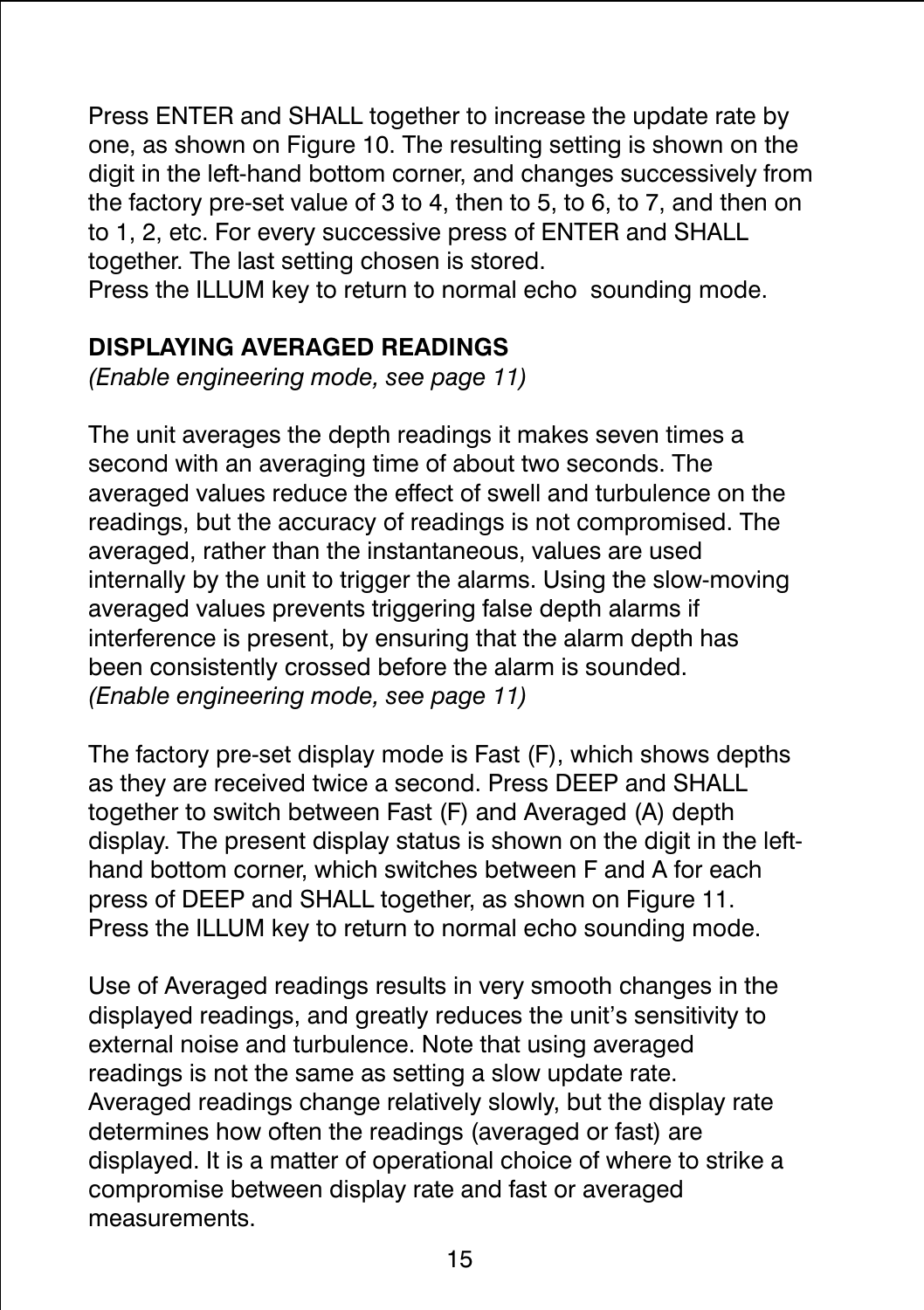

*Figure 11 - Switching Between Averaged and Fast Display Modes*

# **RETURNING TO NORMAL ECHOSOUNDING**

Press the ILLUM button to return to normal echo sounding at any stage. All the settings are stored, and will return again whenever the unit is switched on. Returning to configuration setting from normal echo sounding is not available. If further configuration changes are desired, they can be made only by switching the unit off and then on again with ILLUM pressed during the start-up time, as described above.

# **REMOTE REPEATER FACILITY**

A repeating display is available for use with the Clipper Echosounder. The repeater cable is plugged into the rear of the master instrument.